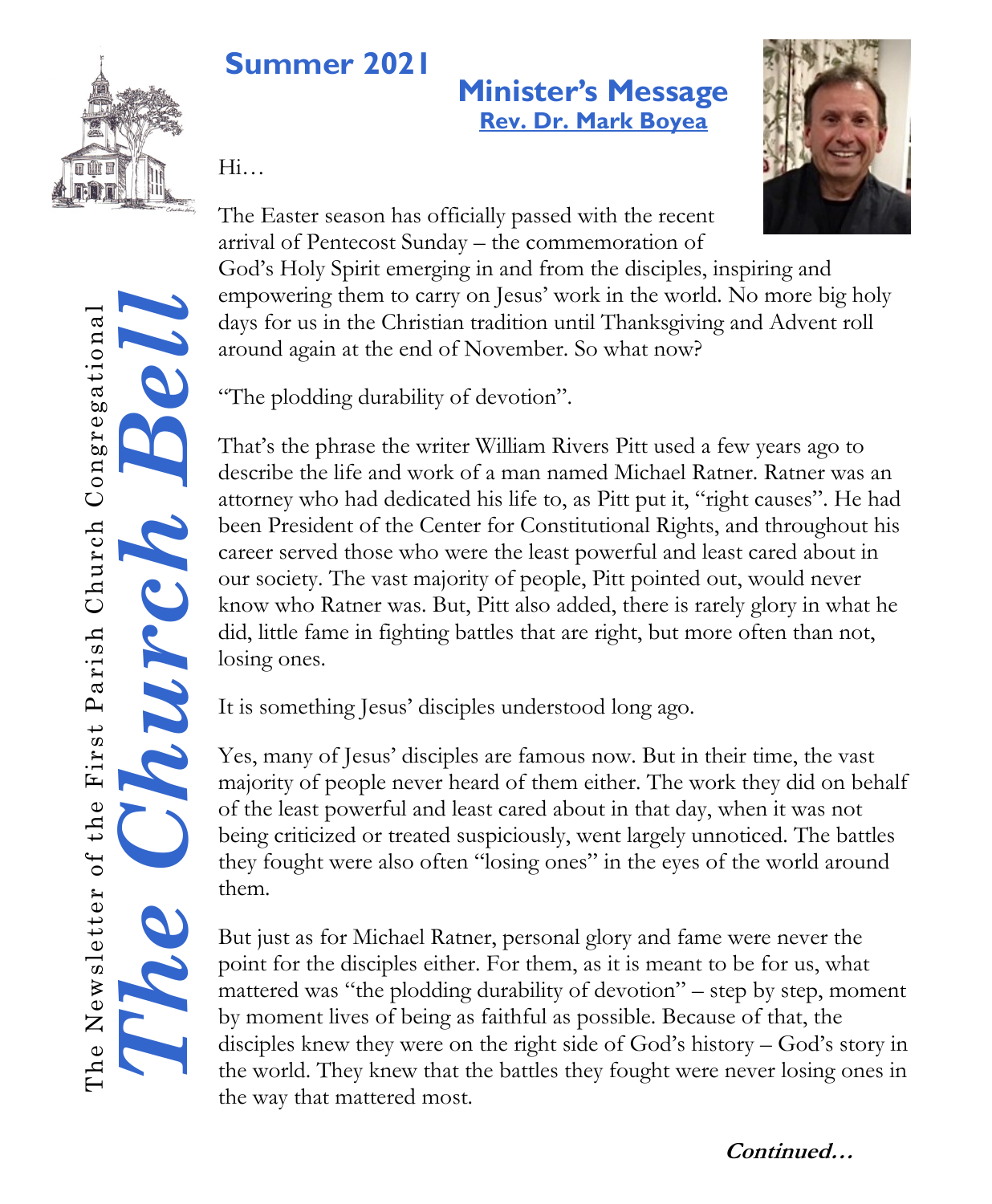"The plodding durability of devotion" is far more the reality of our spiritual lives than the big holy days and seasons. It is the heart of a life well lived in God's eyes.

And that, as Pitt says about Michael Ratner's life, "ain't nothing".

No, it isn't.

Blessings,

Rev. Dr. Mark Boyea, Minister

#### **WORSHIP NOTES**

Our initial weeks as a "hybrid" church have been a great success. Thanks to the efforts of Nancy Klebart, our Deacons, Moderator Bethany Woods, and several volunteers, we have been able to welcome you back into the Sanctuary on Sunday mornings smoothly and safely. Through these first weeks, we have seen between 30-40 of us attending in person with another approximately 20 "devices" tuned in live from elsewhere.

While our current safety protocols will remain in effect for at least a bit longer, we do anticipate the possibility of changes in things like the need to wear masks or distance for those fully vaccinated. Any adjustments to our protocols will be determined by our Deacons through consideration of state and local guidelines and what makes the most sense for us as a spiritual community.

The bottom line then, is please stay tuned as we move through the next few weeks.

Also, please note that our annual **Tuck's Point Worship** celebration is back on for this June after a year's absence. We will gather outside that day at 10am to Worship in a beautiful piece of God's creation.

Lastly, even more good news: We are looking forward to the return of the Choir in June! This will be a "limited engagement" covering June 13, 20 and 27 before the normal July-August Choir hiatus. But it will be such a blessing to have their participation in our Worship once again.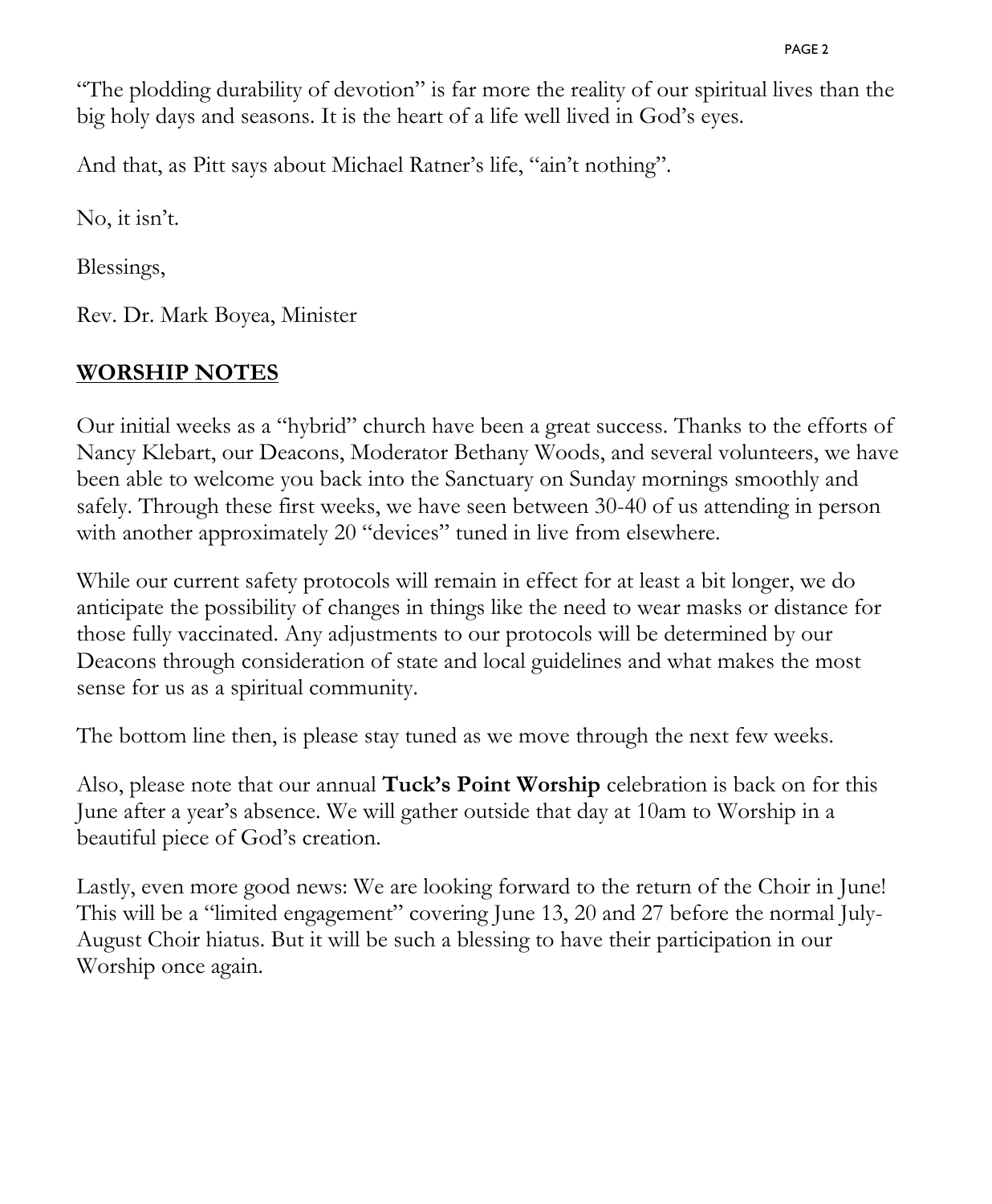#### **CHURCH OFFICE ACCESSIBILITY and OFFICE HOURS**

The Church Office is fully open during regular hours if you need to see Nancy Klebart or Mark. **It is no longer necessary to wear a mask if you have been fully vaccinated**. In addition, **Mark's "Virtual Office Hours"** in June, July and August will take place on Wednesdays from 11am-2pm for those who this is more convenient for, **except for the following dates**:

June 2 July 22 August 25 September 1

#### **SPIRITUAL GROWTH**

**Wednesday Prayer and Meditation for the Summer** will take place from 7-7:45pm via Zoom on the following dates:

June 9 June 23 July 7 July 28

**For the Summer, Bible Study** will take place on Thursdays through Zoom from 4-5:30 at least through the end of June. A decision on Bible Study continuing in July and August has yet to be made.

#### **Spiritual Exploration**

Our current study unit continues in June:

#### **"Widows to Warriors"**

Tuesdays, June 8 and 22 (and 29 if needed or desired) 7:00-8:15 Via Zoom

During these weeks, we examine the complex, multidimensional, inspiring, humorous and tragic lives of several of the women presented in the Hebrew Scriptures. From flawed heroes like Ruth and Rahab, to warriors like Deborah and Jael, we will discuss what these foremothers of our spiritual tradition have to say to us in our time and place.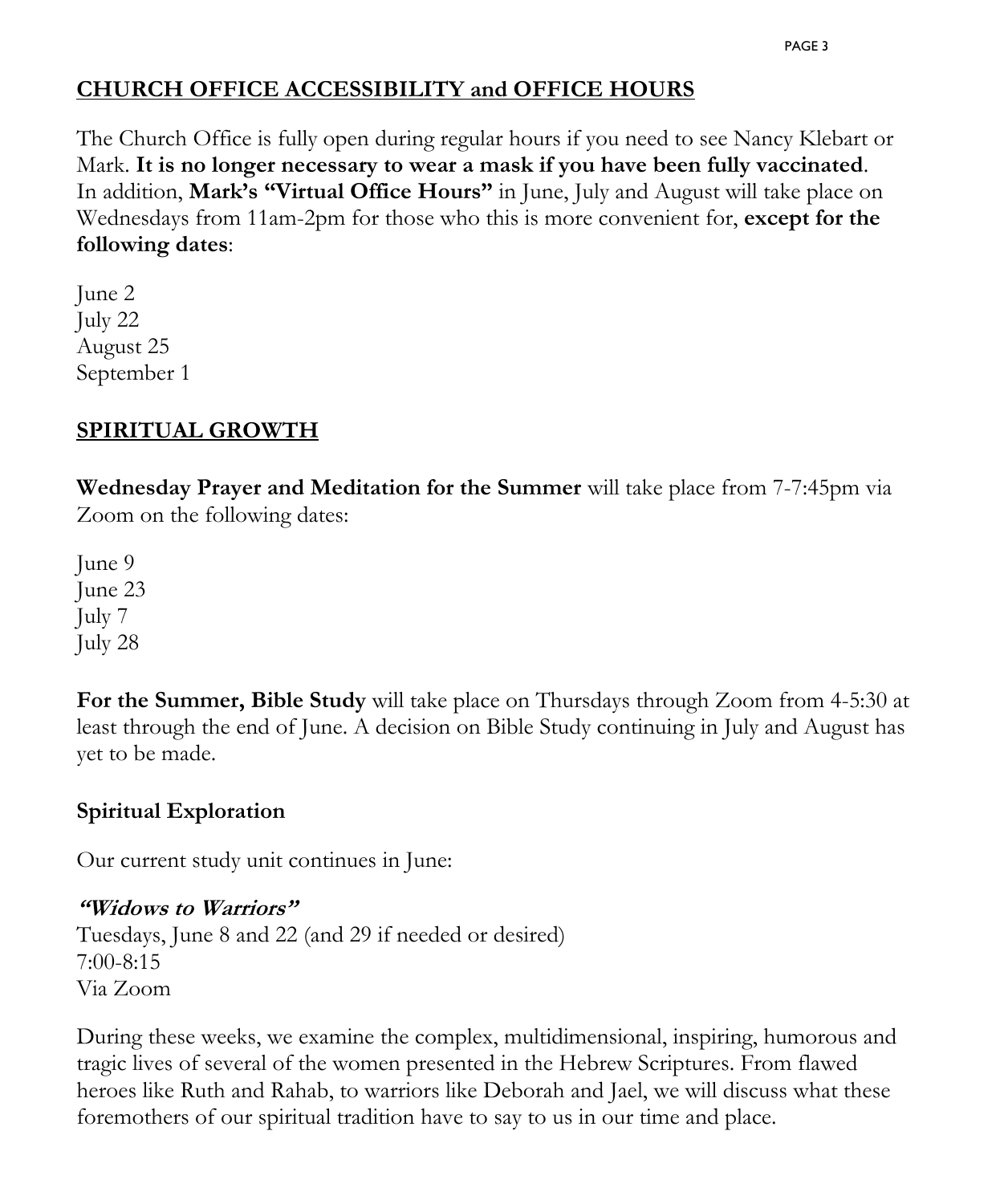Each session is sufficiently independent of the others that you need not be concerned with having to attend all of them in order to participate.

#### **A decision regarding a possible new unit for the month of July will be made in June depending on interest.**

#### **MARK'S SUMMER SCHEDULE**

Now that we are significantly on the other side of our Covid circumstances and a return to seeing each other in person, traveling, and resuming normal Summer activities, I also anticipate finally taking some meaningful time off after an "unusual" start to my time here with you.

In that regard, please know that I will be away from: May 31-June 5 July 1-5 July 22-26 August 23-September 7

I am in the process of scheduling Guest Worship Leaders for: July 3 July 24 August 28 September 5

It is also possible that there will be one additional Sunday, but that has yet to be determined.

In addition, I anticipate returning to my normal practice, discussed during the Search process, of working from home a fair amount of the time from the end of June through Labor Day. This does not in any way mean that I will be unavailable for you at any time throughout the summer, outside of vacation periods, for any pastoral or other needs. I will remain a phone call, email or text away.

Mark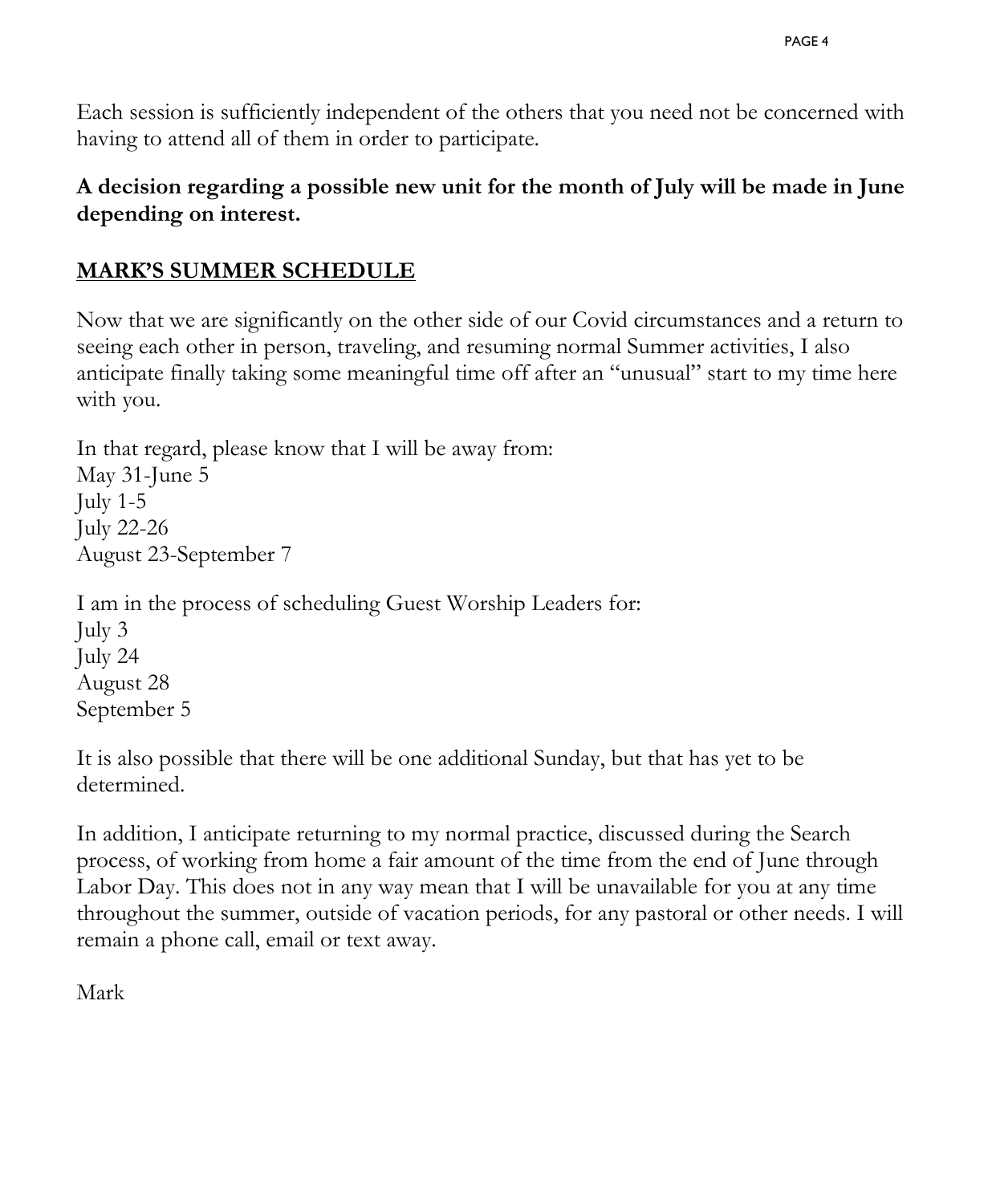

### **Altar Flowers**

We have enjoyed some lovely altar flowers lately and expect more as folks donate flowers from their gardens this summer. Would you like to donate flowers to remember or honor a loved one or event? Please call Penny Lapham at 978-526-7128 to sign up.

#### **WARRANT FOR ANNUAL MEETING First Parish Church, Congregational, United Church of Christ Manchester-by-the-Sea, Massachusetts June 20, 2021**

TO: Active Members of the First Parish Church, Congregational, United Church of Christ, Manchester-By-The-Sea, Massachusetts.

You are hereby notified to meet **in the Church or virtually** immediately following the Worship Service on Sunday, June 20, 2021 for the following purposes:

To wit:

**ARTICLE I:** To accept the report of the Annual Meeting held on June 7, 2020.

- **ARTICLE II:** To hear the recommendations of the Nominating Committee and to elect officers, board and committee members of the Church.
- **ARTICLE III:** To hear and act upon the reports of officers, boards, committees, and organizations connected with the church.
- **ARTICLE IV:** To hear and act upon the recommendation of the Church Council that the regular Sunday Service from July 4 to September 5 inclusive, shall start at 9:00 a.m.

**ARTICLE V:** To hear and act upon any other business that may come before the meeting.

Respectfully submitted, George A Nickless, Clerk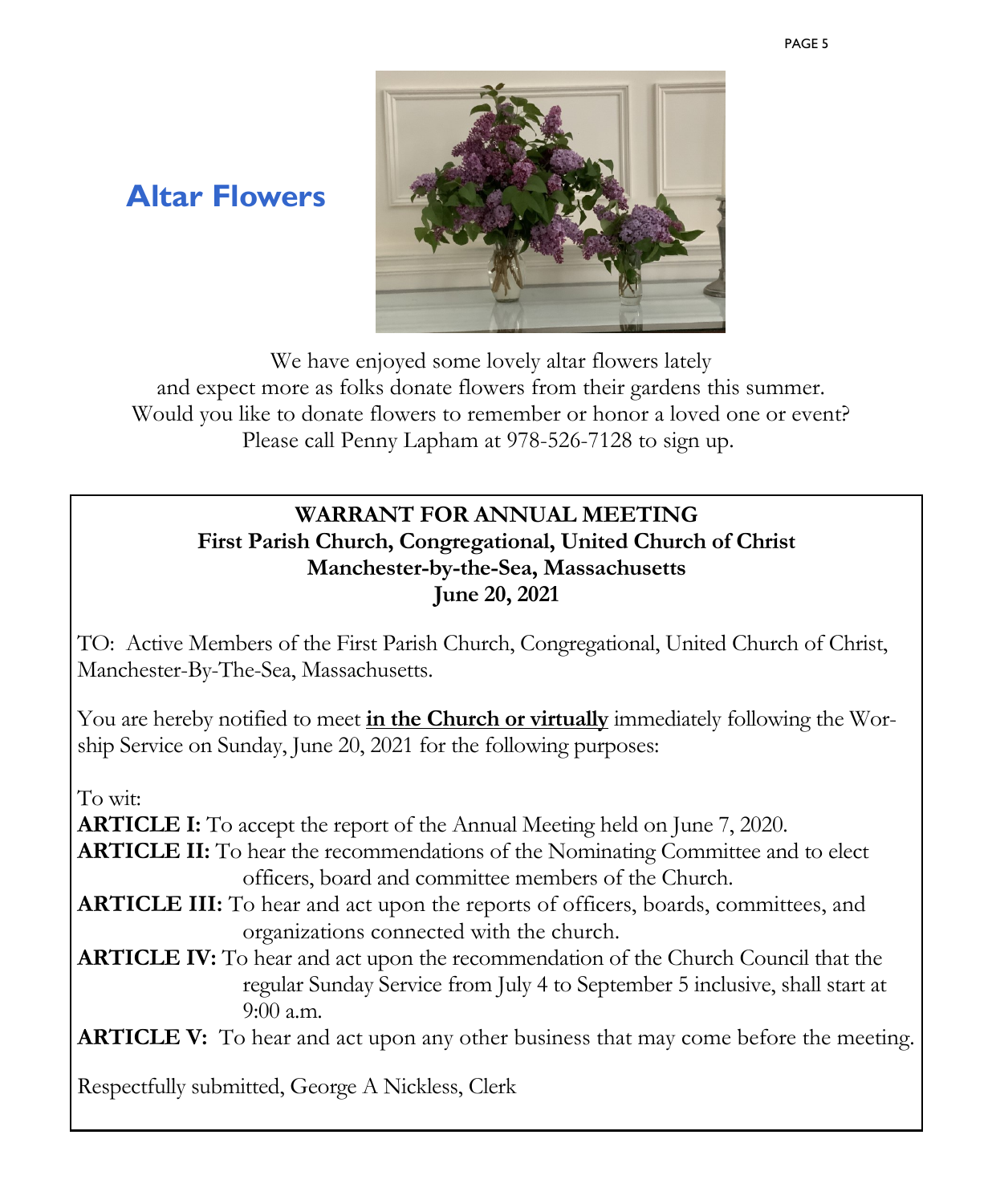### **Director of Youth and Children's Ministry [Jeanne Westcott](mailto:jeanne.fpchurch@gmail.com)**

**Program Offerings for the Summer** are in the planning stages and look to be exciting and fun. If you know of families that are interested in Christian content children/youth and family activities, please share the following with them. Age ranges are included, and all offerings will require pre-registration. These are



no cost, fun activities available to any family that wishes to participate regardless of church affiliation. Volunteers will be needed so check your calendars and join Jeanne Westcott and the Christian Education committee in some memory making events!

**June 27, 2021: 3-5 pm: Sunday School Open House**: Come see our classrooms, find out about a skills-based, hands on curriculum and discover how your contributions can impact a child's spiritual life. Yours will be brighter too! For parents of children ages 3-18

**June 30, 2021: Family Scavenger Hunt** (times to be determined) Grab the family and find the clues to a cache of really cool items. You agree to find the items, keep the items and use the items to make a short video reenacting the story the items represent. Submit the video to be shared in a Sunday School lesson this Fall! More details to follow. For families of all configurations.

**July 2-3, 2021: River Rock Music Festival**, Sunday River Resort, Newry, Me. This is a Christian Music festival. Camping is available on or off site. Emails are forthcoming about this festival and Soulfest. Discount tickets are available to groups and youth groups. More information to come so watch your email. Youth group eligible age ( age 12-18) and their families. For more information, please check out [River Rock 2021 Christian Music Festival](https://riverrockfestival.com/)  in Maine – [Tickets Available Now \(riverrockfestival.com\)](https://riverrockfestival.com/)

**July 5, 2021: Art Show** Submissions accepted. The Christian Education committee will sponsor a judged art show with entries open to the following age ranges: 3-6 yrs.= Matisse Group,  $7-10$  yrs.  $=$  Van Gogh Group,  $11-14$  yrs.  $=$  Picasso Group,  $15-18$   $=$  Renoir Group, 19-and older = Da Vinci Group. The winner of each category will be awarded a prize and all art will be available for viewing. Submissions will be accepted until July 16. Art will be judged, and winners selected during the week of July 26-30.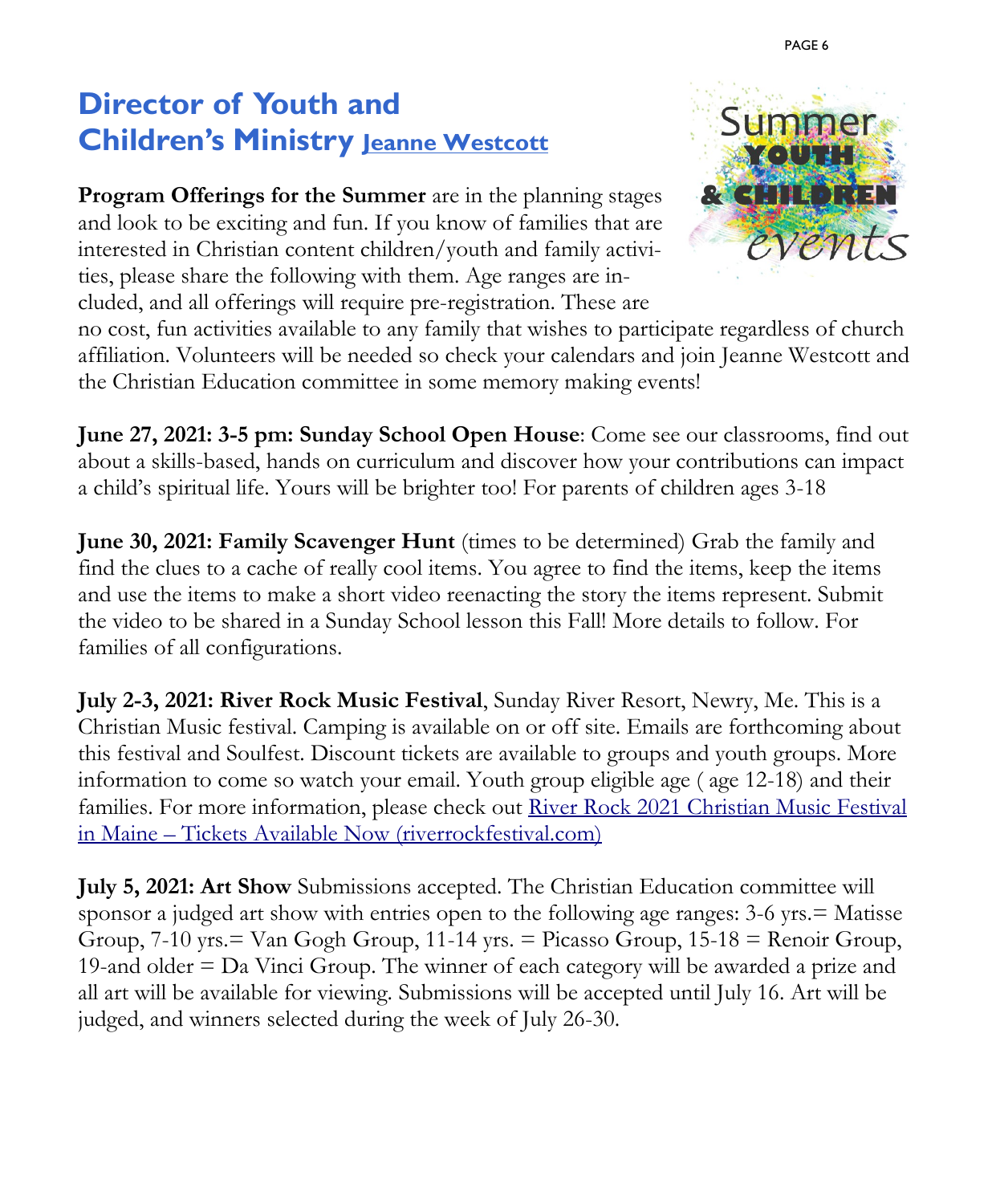**July 12- 16, 2021: Breakfast Buddies!** Come with an empty stomach and a grown-up. Children ages 2-4 years old are invited to participate with their adult in a short gathering to share food, meet a Bible character and enjoy a craft and activity each morning from 8-9:30. An adult must accompany each child registered.

**July 28, 2021: 6-8 pm. Youth Fellowship Open House**. Come see the space we will utilize for our gatherings, share your ideas for activities, play a couple YF games. Open to youth ages 12-18 and their parent(s) or guardian.

A**ugust 5-7, 2021 Soulfest Christian Music Festival**: This is a three-day music festival with camping on or off site. Tickets available for one day or all three days. Please see [The SoulFest: Christian Music Festival](https://www.thesoulfest.com/) for more information. If enough Youth are interested, this could also be a youth trip. Email information will be distributed soon.

**August 14, 2021 10-12 (noon) Open House**: If you did not get a chance to attend the prior two, here is one more chance before we register for the program year. Come check us out, ask questions, do an activity and share a snack.

**August 16- 20, 2021 4-7 pm. Arts Camp VBS**: Come participate in music and song, yoga and imaginative movement, visual art, storytelling and games, meditation and group creative writing. Children 4-12 may register. Age 14-16 may volunteer as Jr Counselors, and adult volunteers are needed. Watch your email for more information and prepare to get a little messy!

Our Sunday School and Youth Fellowship Program year are scheduled to begin **September 12** with a special **Opening Day Celebration**. More information about the program year can be had at any of the above Open House opportunities.

If you are a college student back in MBTS for the Summer and are interested in Social Justice issues, a specially designed program will be available as a small group service project. More details will be forthcoming.

For questions about any of these please contact Jeanne Westcott, Director of Youth and Children's Ministries, First Parish Church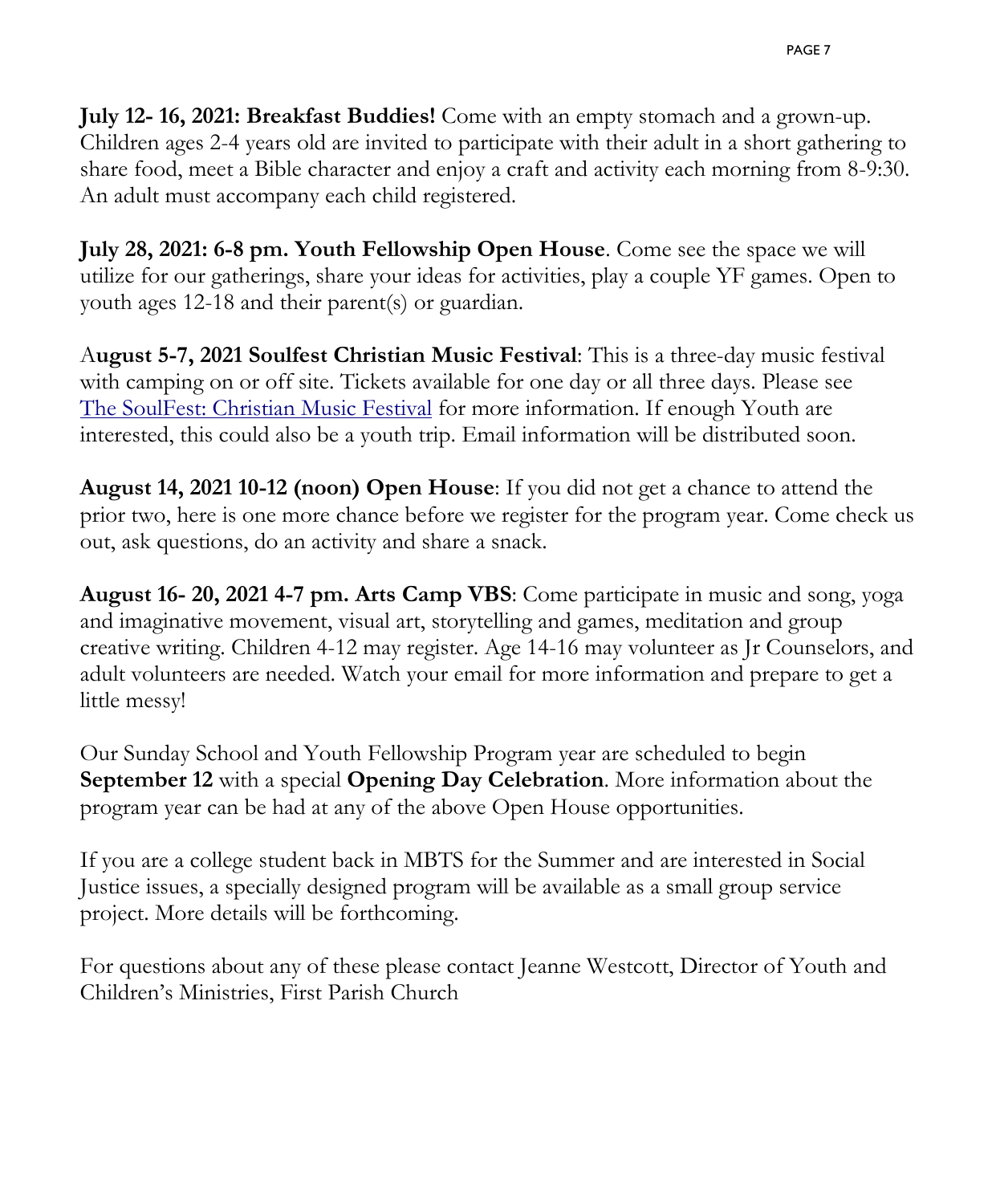I wish to extend a special thank you to all the parents and youth who participated in the Birdhouse Project. 36 Birdhouses were cut into ready-to-make kits by my husband, Bruce Westcott. Kits were picked up by interested youth. They followed the build instructions in the kit and then returned the finished birdhouses for inspection. The birdhouses were then ready to paint. Builders were given the name of a senior member of the community. The builder then contacted the recipient to discuss what color the recipient would prefer. Birdhouses were painted and delivered. Youth even mounted the birdhouses and of course, enjoyed a brief visit with their recipient.

Many groups from the community and beyond participated, and the effect was smiles and birdhouses for miles! Thank you all for being part of what may very well become an annual event.

Keep your eyes open for our next community service project and a special invitation for pet owners!

So many wonderful friends of Christian Education have asked how they might help in this time of renewal. As we move into a more predictable routine in the 21-22 program year (hopefully) a few things immediately come to mind. Please review the following list and if you are moved to provide one or more, please contact Jeanne at [jeanne.fpchurch@gmail.com.](mailto:jeanne.fpchurch@gmail.com) Your contributions to our newly developed program will not only serve a need but will make tangible the love and support of this spiritual community for the children and families. Thank you in advance!



Volunteers- One Sunday at a Time! Gift Cards in any amount (local businesses encouraged) 20 Individual top closure Pencil Boxes 20 packages of Crayola Broad tip Washable Markers 2 Soccer Balls 2 Adult size Frisbees 2 Adult size Hula Hoops Sidewalk Chalk 6 Tennis Balls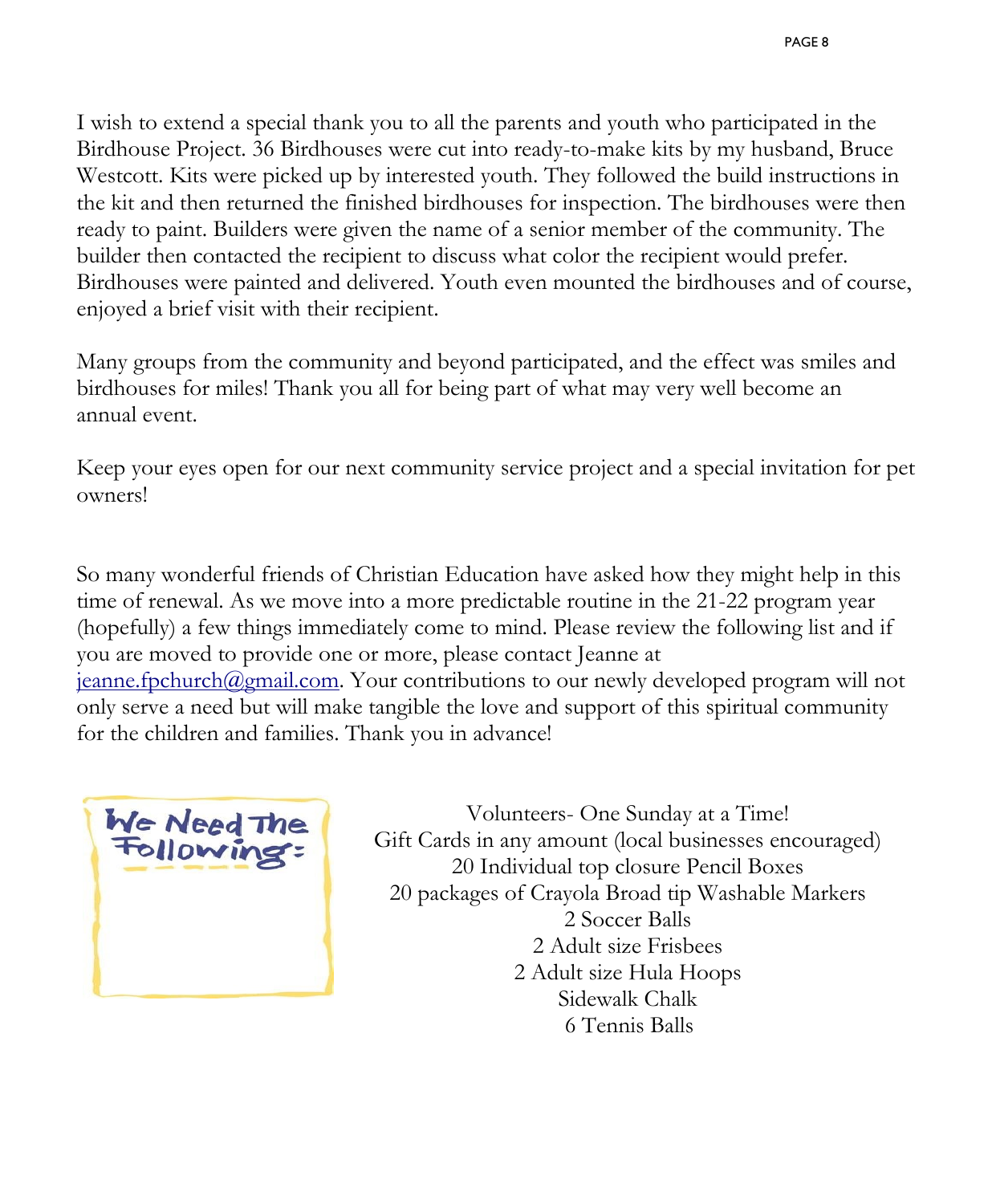### **Still Speaking Seminar**

The Still Speaking Seminar meets on the first and third Mondays of each month from 7:30 to 9 pm via Zoom. Its purpose is to look at a variety of modern intellectuals' thinking on issues of faith, morals and justice as they relate to our spiritual tradition. Topics rotate in response to the interests of the group. In recent weeks we have spent time with topics such as the historicity of the Resurrection and nature of atonement; Harvard Philosophy Professor Michael Sandel's exploration of the ethics of meritocracy; twentieth century Protestant theologian Reinhold Niebuhr's work on social ethics in relation to economic inequality and warfare; Catholic Social Teaching and Christian Democracy movement; Pope Francis' recent encyclicals on the environment and immigration: **The Fourth Turning** by demographers William Strauss and Neil Howe; and spiritual experiences in eastern traditions.

In June, we will have our regular meeting in virtual mode on Monday, June 7, and switch to IRL (In Real Life) mode for our **Still Speaking Soiree** on June 21 for dessert and conversation at Marty and Steve's at 12 Bridge St. from 7 pm to dusk. *Please feel free to come even if you haven't been able to participate in many of the regular sessions!* We look forward to a full transition to hybrid mode for our meetings in the near future.

The name **Still Speaking Seminar** is a play on the UCC's slogan "God is Still Speaking" and is intended to highlight our view that faith is constantly renewing itself and presenting fresh insights in the present moment. Our format includes a video exploration of some aspect of modern thought from an authoritative source, followed by discussion. No preparation is required; additional background material will be available for those interested in deeper explorations of the ideas under consideration. The group is coordinated by Richard Smith and Steve Carhart. If you are not already on our email list and would like to receive regular notifications of topics and Zoom invitations, contact us at 978-590-7497 (Dick) or 978-407-8454 (Steve).

Topic: Still Speaking Seminar Time: Jun 7, 2021 07:30 PM Eastern Time (US and Canada) Join Zoom Meeting https://us02web.zoom.us/j/88240076860? pwd=MlR0aG1WekwvcHRxZkcvZkRpUGJXZz09 Meeting ID: 882 4007 6860 Passcode: 515659 Dial by your location +1 929 205 6099 US (New York) Meeting ID: 882 4007 6860 Passcode: 515659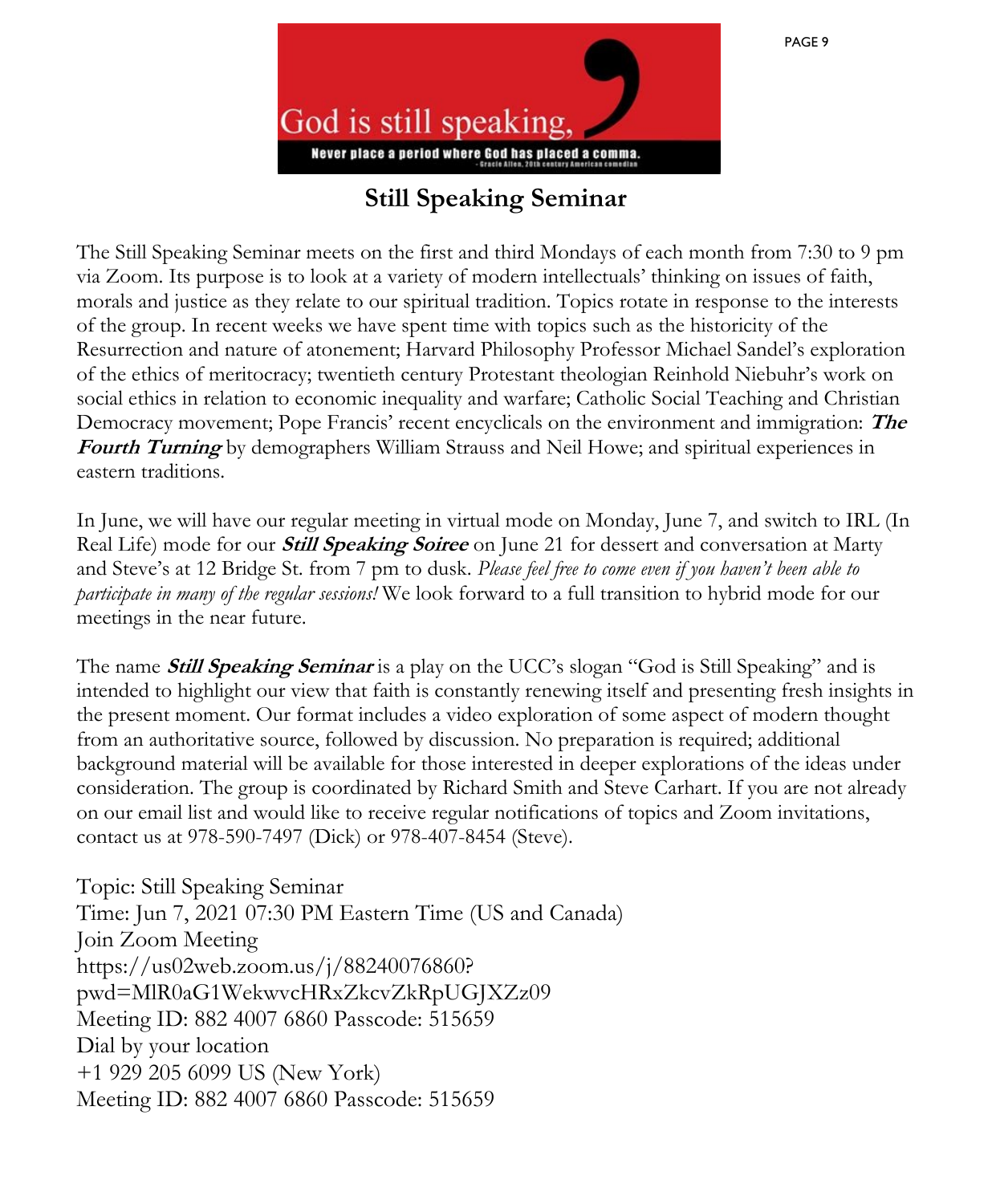### **Diaconate**

The Deacons had a busy month preparing a safe environment for our worshiping together in person in May for the first time in fourteen months, in addition to continuing online worship. It takes a village, the saying goes. In this case, it took a church family. Our Moderator, Bethany Woods, came to our Diaconate meeting to provide support, the Trustees added their part, and when some of us joined the Church Council meeting, we were met with additional ideas, ready volunteers and a big dose of encouragement. During our last meeting before the first Sunday in May, we Deacons practiced in the Sanctuary. Ready, set, go!

Equipped with a measuring tape, laminated posters (*thanks for printing, Nancy K.*) and flyers, we determined how many can sit where in order to keep six feet apart at all times.



Bethany Woods and Marianne Round agreed to greet parishioners at the entrance, equipped with pen and paper to record attendees by name and phone number should the need for contact tracing ever arise (*Huge thanks to you both!*). We kept only the middle entrance to the church open where two of us Deacons welcomed worshippers with the bulletins, individual communion supplies and - if needed - a face mask and hand sanitizers all displayed on a table in the narthex. With doors and windows open, we agreed it would be safe for the congregation to sing one hymn during the service.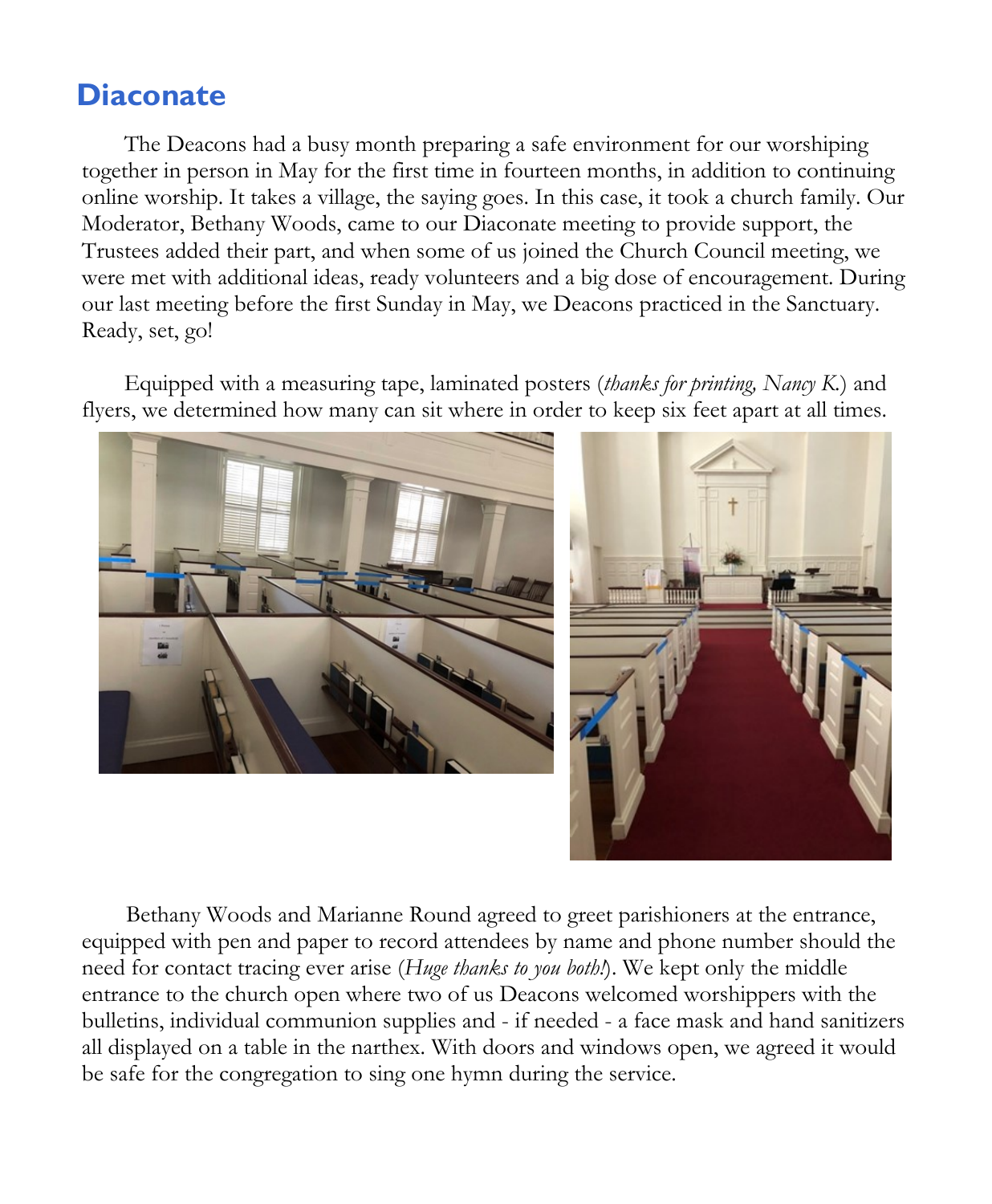Even exiting the church had to be thought through (the back pews first), and the collection is now taken after the service as you walk out of the building.

Fingers crossed, prayers aplenty, and sure enough, our first hybrid worship service (in person and online) showed many masked faces and smiling eyes from the joy of the three-dimensional reunion. Reverend Mark topped off the festive mood by walking up and down the red aisle carpet in Hollywood style black tie. (Rumor has it directors and agents keep the phone lines at First Parish Church ringing.)



It takes a Church family!!!

The Deacons are grateful for all the support we received.

We usually meet on the last Thursday of the month at 6 pm via Zoom. Should you be interested in checking us out, please ask one of us ([jwfeuerbach@gmail.com](mailto:jwfeuerbach@gmail.com) or Nancy at the Church Office) to forward the link so you can see what it's like to become a Deacon at First Parish Church. We will welcome you with open arms.

Respectfully submitted by Christiane Alsop



Join us at Tuck's Point for worship Sunday, June 27, 10 AM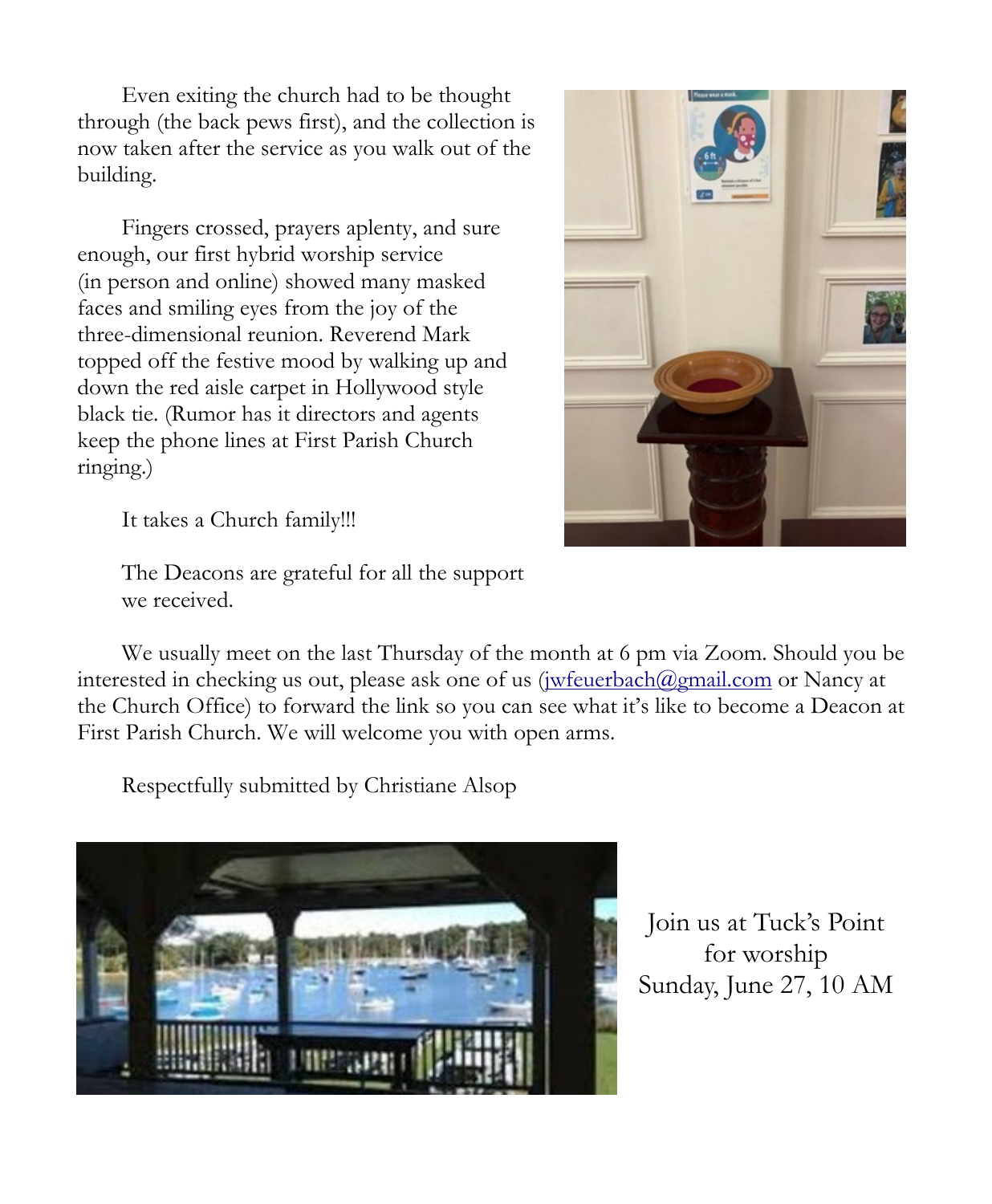### **[Daily Lectionary](http://macucc.s3.amazonaws.com/A27DD8B21BD74077B0FCD5D18E45503D_lectionary-jan11.pdf)**

Tues., June 1 Psalm 99 1 Samuel 2:18-21 Acts 15:1-5, 22-35 Wed., June 2 Psalm 99 1 Samuel 2:22-36 John 5:1-18 Thurs., June 3 Psalm 138 1 Samuel 4:1-22 1 Peter 4:7-19 Fri., June 4 Psalm 138 1 Samuel 5:1-12 2 Corinthians 5:1-5 Sat., June 5 Psalm 138 1 Samuel 6:1-18 Luke 8:4-15 Sun., June 6 Second Sunday after Pentecost 1 Samuel 8:4- 11 [12-15] 16-20 [11:14-15] Psalm 138 2 Corinthians 4:13—5:1 Mark 3:20-35 Mon., June 7 Psalm 108 1 Samuel 7:3-15 Revelation 20:1-6 Tues., June 8 Psalm 108 1 Samuel 8:1-22 Revelation 20:7-15 Wed., June 9 Psalm 108 1 Samuel 9:1-14 Luke 11:14-28 Thurs., June 10 Psalm 20 1 Samuel 9:15-27 Hebrews 2:5- 9 Fri., June 11 Psalm 20 1 Samuel 10:1-8 Hebrews 11:4- 7 Sat., June 12 Psalm 20 1 Samuel 13:1-15a Mark 4:1-20 Sun. June 13 Third Sunday after Pentecost 1 Samuel 15:34—16:13 Psalm 20 2 Corinthians 5:6-10 [11- 13] 14-17 Mark 4:26-34 Mon., June 14 Psalm 53 1 Samuel 13:23—14:23 Galatians 6:11-18

Tues., June 15 Psalm 53 1 Samuel 15:10-23 Revelation 21:22—22:5 Wed., June 16 Psalm 53 1 Samuel 15:24-31 Luke 6:43- 45 Thurs., June 17 Psalm 9:9-20 1 Samuel 16:14-23 Acts 20:1- 16 Fri., June 18 Psalm 9:9-20 1 Samuel 17:55—18:5 Acts  $21.1 - 16$ Sat.,June 19 Psalm 9:9-20 1 Samuel 18:1-4 Luke 21:25-28 Sun., June 20 Fourth Sunday after Pentecost 1 Samuel 17:[1a, 4-11, 19- 23] 32-49 and Psalm 9:9-20 OR 1 Samuel 17:57—18:5, 10-16 and Psalm 133 2 Corinthians 6:1-13; Mark 4:35-41 Mon., June 21 Psalm 119:113-128 1 Samuel 18:6- 30 Acts 27:13-38 Tues., June 22 Psalm 119:113-128 1 Samuel 19:1-7 Acts 27:39-44 Wed., June 23 Psalm 119:113-128 1 Samuel 19:8- 17 Mark 6:45-52 Thurs., June 24 Psalm 130 1 Samuel 19:18-24 2 Corinthians 7:2-16 Fri., June 25 Psalm 130 1 Samuel 20:1-25 2 Corinthians 8:1-7 Sat., June 26 Psalm 130 1 Samuel 20:27-42 Luke 4:31- 37 Sun., June 27 Fifth Sunday after Pentecost 2 Samuel 1:1,

17-27 Psalm 130 2 Corinthians 8:7-15 Mark 5:21-43 Mon., June 28 Psalm 18:1-6, 43-50 1 Samuel 23:14-18 2 Corinthians 8:16-24 Tues., June 29 Psalm 18:1-6, 43-50 1 Samuel 31:1-13 2 Corinthians 9:1-5 Wed., June 30 Psalm 18:1-6, 43-50 1 Chronicles 10:1-14 Mark 9:14-29



Revised Common Lectionary Daily Readings, copyright © 2005 Consultation on Common Texts. commontexts.org. Used by permission. This resource may be reproduced by congregations for their own worship and educational activities. Provided by the Massachusetts Conference, United Church of Christ – made possible by Our Church's Wider Mission Basic Support and Fellowship Dues.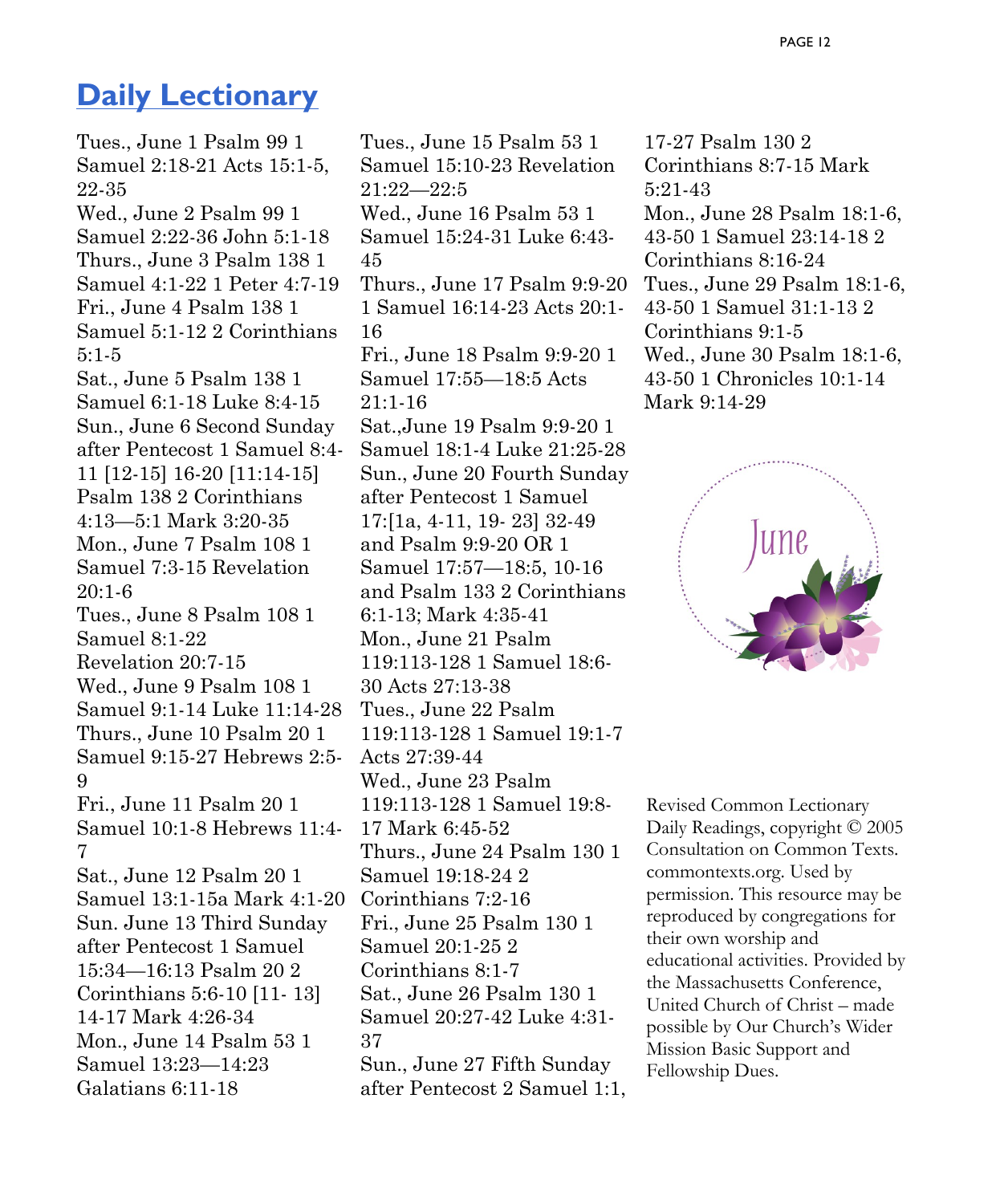### **[Daily Lectionary](http://macucc.s3.amazonaws.com/A27DD8B21BD74077B0FCD5D18E45503D_lectionary-jan11.pdf)**

Thurs., July 1 Psalm 48 2 Samuel 2:1-11 1 Corinthians 4:8-13 Fri., July 2 Psalm 48 2 Samuel 3:1-12 2 Corinthians 10:7-11 Sat., July 3 Psalm 48 2 Samuel 3:31-38 Matthew 8:18-22 Sun., July 4 Sixth Sunday after Pentecost 2 Samuel 5:1- 5, 9-10 Psalm 48 2 Corinthians 12:2-10 Mark 6:1-13 Mon., July 5 Psalm 21 2 Samuel 5:1-10 2 Corinthians 11:16-33 Tues., July 6 Psalm 21 2 Samuel 5:11-16 James 5:7-12 Wed., July 7 Psalm 21 2 Samuel 5:17-25 John 7:1-9 Thurs., July 8 Psalm 24 Exodus 25:10-22 Colossians 2:1-5 Fri., July 9 Psalm 24 Exodus 37:1-16 Colossians 4:2-18 Sat., July 10 Psalm 24 Numbers 10:11-36 Luke 1:57- Samuel 10:1-5 Colossians 80 Sun., July 11 Seventh Sunday after Pentecost 2 Samuel 6:1-5, 12b-19 Psalm 24 Ephesians 1:3-14 Mark 6:14-29 Mon., July 12 Psalm 68:24-35 2 Samuel 6:6-12a Acts 21:27- 39 Tues. July 13 Psalm 68:24-35 11:1-15 Psalm 14 Ephesians

2 Samuel 3:12-16 Acts 23:12- 35 Wed., July 14 Psalm 68:24-35 2 Samuel 6:16-23 Luke 7:31- 35 Thurs., July 15 Psalm 89:20- 37 1 Chronicles 11:15-19 Colossians 1:15-23 Fri., July 16 Psalm 89:20-37 1 Chronicles 14:1-2 Acts 17:16-31 Sat., July 17 Psalm 89:20-37 1 Chronicles 15:1-2, 16:4-13 Luke 18:35-43 Sun., July 18 Eighth Sunday after Pentecost 2 Samuel 7:1- 14a Psalm 89:20-37 Ephesians 2:11-22 Mark 6:30-34, 53-56 Mon., July 19 Psalm 61 2 Samuel 7:18-29 Hebrews 13:17-25 Tues., July 20 Psalm 61 2 Samuel 8:1-18 Acts 20:17-38 Wed., July 21 Psalm 61 2 Samuel 9:1-13 Luke 15:1-7 Thurs., July 22 Psalm 14 2 1:9-14 Fri., July 23 Psalm 14 2 Samuel 10:6-12 Colossians 3:12-17 Sat., July 24 Psalm 14 2 Samuel 10:13-19 John 4:31- 38 Sun., July 25 Ninth Sunday after Pentecost 2 Samuel

3:14-21 John 6:1-21 Mon., July 26 Psalm 37:12-22 2 Samuel 11:14-21 Philippians 4:10-20 Tues., July 27 Psalm 37:12- 22 2 Samuel 11:22-27 Romans 15:22-33 Wed., July 28 Psalm 37:12-22 2 Chronicles 9:29-31 Mark 6:35-44 Thurs., July 29 Psalm 51:1- 12 Exodus 32:19-26a 1 Corinthians 11:17-22 Fri., July 30 Psalm 51:1-12 Joshua 23:1-16 1 Corinthians 11:27-34 Sat., July 31 Psalm 51:1-12 Judges 6:1-10 Matthew 16:5- 12

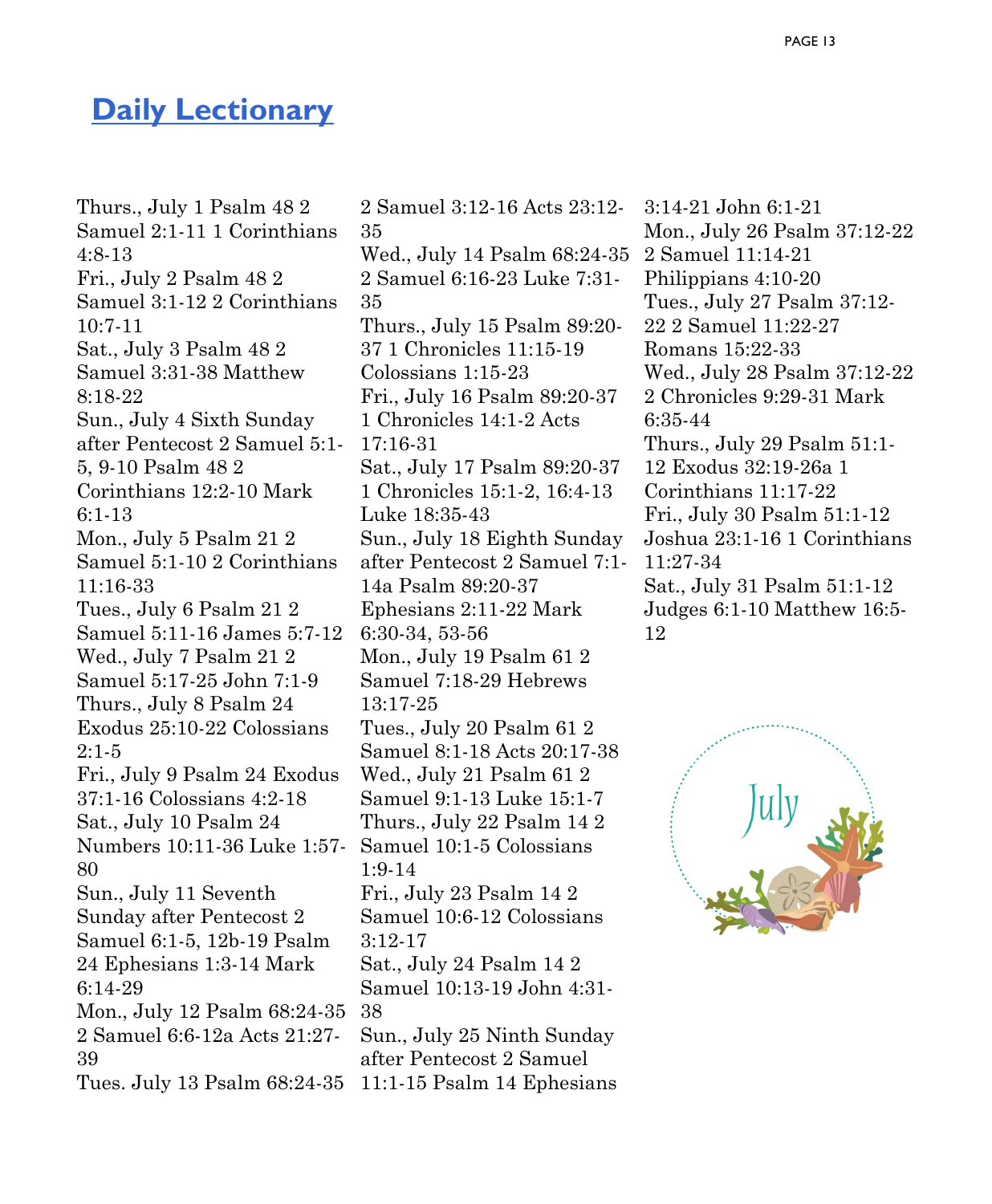### **[Daily Lectionary](http://macucc.s3.amazonaws.com/A27DD8B21BD74077B0FCD5D18E45503D_lectionary-jan11.pdf)**

Sun., Aug. 1 Tenth Sunday after Pentecost 2 Samuel 11:26—12:13a Psalm 51:1-12 Ephesians 4:1-16 John 6:24- 35 Mon., Aug. 2 Psalm 50:16-23 2 Samuel 12:15-25 Ephesians 4:17-24 Tues., Aug. 3 Psalm 50:16-23 2 Samuel 13:1-19 1 Corinthians 12:27-31 Wed., Aug. 4 Psalm 50:16-23 2 Samuel 13:20-36 Mark 8:1- 10 Thurs., Aug. 5 Psalm 130 2 Samuel 13:37—14:24 Romans 15:1-6 Fri., Aug. 6 Psalm 130 2 Samuel 14:25-33 Galatians 6:1-10 Sat., Aug. 7 Psalm 130 2 Samuel 15:1-13 Matthew 7:7- 11 Sun., Aug. 8 Eleventh Sunday after Pentecost 2 Samuel 18:5-9, 15, 31-33 Psalm 130 Ephesians 4:25- 5:2 John 6:35, 41-51 Mon., Aug. 9 Psalm 57 2 Samuel 15:13-31 Ephesians 5:1-14 Tues., Aug. 10 Psalm 57 2 Samuel 18:19-33 2 Peter 3:14-18 Wed., Aug. 11 Psalm 57 2 Samuel 19:1-18 John 6:35-40 Thurs., Aug. 12 Psalm 111 1 Kings 1:1-30 Acts 6:8-15

Fri. Aug. 13 Psalm 111 1 Kings 1:28-48 Romans 16:17- 20 Sat., Aug. 14 Psalm 111 1 Kings 2:1-11 John 4:7-26 Sun., Aug. 15 Twelfth Sunday after Pentecost 1 Kings 2:10-12; 3:3-14 Psalm 111 Ephesians 5:15-20 John 6:51-58 Mon., Aug. 16 Psalm 101 1 Kings 3:16-28 Acts 6:1-7 Tues., Aug. 17 Psalm 101 1 Kings 7:1-12 Acts 7:9-16 Wed., Aug. 18 Psalm 101 1 Kings 8:1-21 Mark 8:14-21 Thurs., Aug. 19 Psalm 84 1 Kings 4:20-28 1 Thessalonians 5:1-11 Fri., Aug. 20 Psalm 84 1 Kings 4:29-34 Romans 13:11- 14 Sat., Aug. 21 Psalm 84 1 Kings 5:1-12 Luke 11:5-13 Sun., Aug. 22 Thirteenth Sunday after Pentecost 1 Kings 8:[1, 6, 10-11] 22- 30, 41-43 Psalm 84 Ephesians 6:10-20 John 6:56-69 Mon., Aug. 23 Psalm 11 1

Kings 5:13-18 Ephesians 5:21—6:9 Tues., Aug. 24 Psalm 11 1 Kings 6:1-14 Ephesians 6:21- 24

Wed., Aug. 25 Psalm 11 1 Kings 6:15-38 John 15:16-25 Thurs., Aug. 26 Psalm 45:1-2, 6-9 Song of Solomon 1:1-17 James 1:1-8 Fri., Aug. 27 Psalm 45:1-2, 6- 9 Song of Solomon 2:1-7 James 1:9-16 Sat., Aug. 28 Psalm 45:1-2, 6- 9 Hosea 3:1-5 John 18:28-32 Sun., Aug. 29 Fourteenth Sunday after Pentecost Song of Solomon 2:8-13 Psalm 45:1-2, 6-9 James 1:17-27 Mark 7:1-8, 14-15, 21-23 Mon., Aug. 30 Psalm 144:9- 15 Song of Solomon 3:6-11 1 Timothy 4:6-16 Tues., Aug. 31 Psalm 144:9- 15 Song of Solomon 5:2—6:3 1 Peter 2:19-25

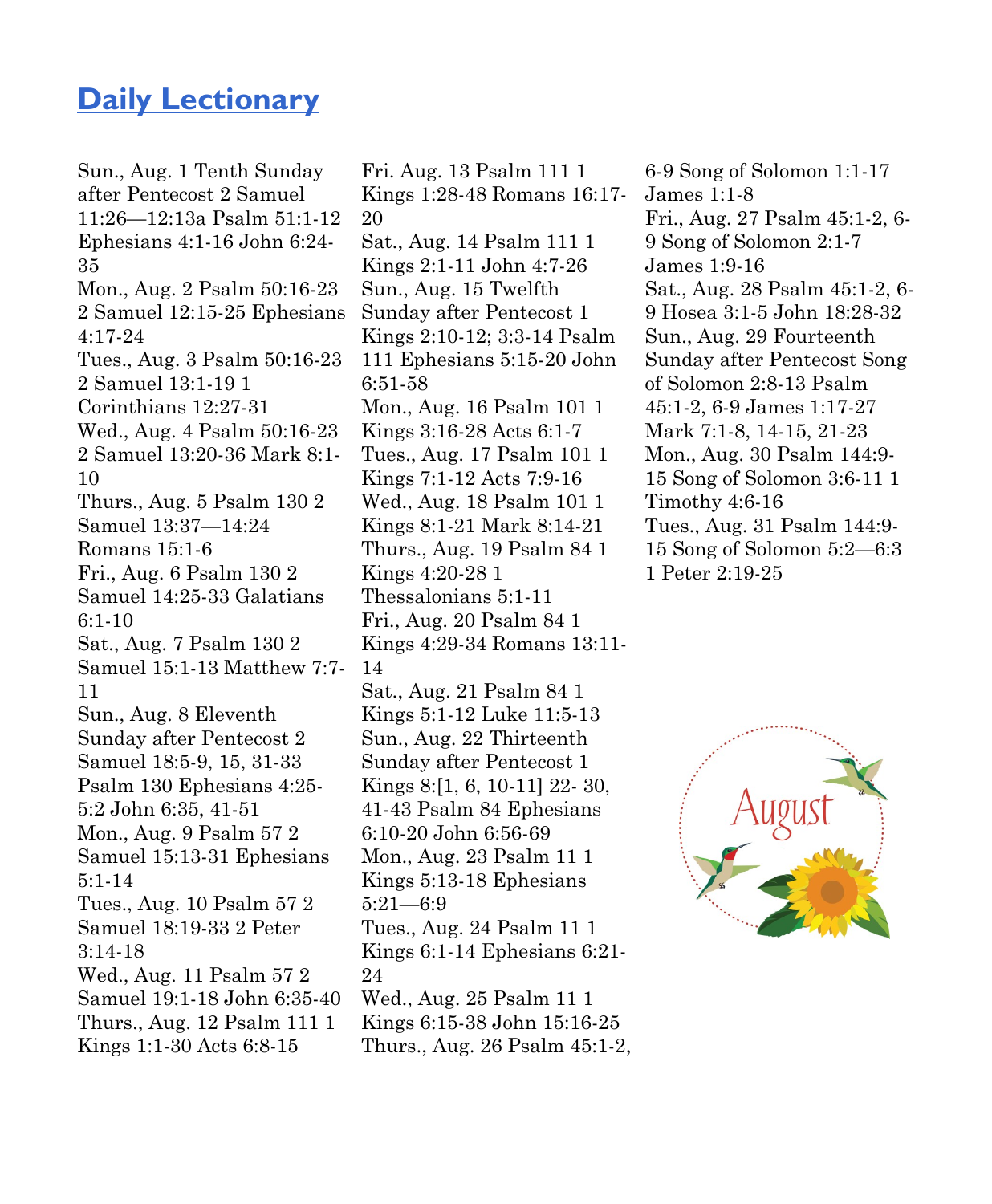## **Summer Birthdays**

| 06/02 | TOSI, COLTON              | <b>3 BUTLER AVE MANCHESTER</b>                            | coltontosi@gmail.com         |
|-------|---------------------------|-----------------------------------------------------------|------------------------------|
| 06/07 | PARKER, MURIEL            | 6 UNION ST, #1 MANCHESTER                                 | rspnh35@gmail.com            |
| 06/10 | DRISCOLL, PAUL            | 111 CHEBACCO RD S. HAMILTON MA 01982                      | dsravenew@gmail.com          |
| 06/13 | CHRZANOWSKI, LUKE         | 21 HAROLD ST MANCHESTER                                   |                              |
| 06/20 | <b>BARTLETT, SYDNEY</b>   | 60 BEACH ST MANCHESTER                                    |                              |
| 06/20 | <b>BRUNS, ALISON</b>      | 612 ESSEX AVE APT 6 GLOUCESTER MA 01930                   | alisonbruns@comcast.net      |
| 06/21 | KIRBY, LAWRENCE           | BRIGHTVIEW #1110 50 ENDICOTT ST DANVERS Ifkirby@gmail.com |                              |
| 06/23 | <b>ERDMANN, TYLER</b>     | 41 WALKER RD MANCHESTER                                   |                              |
| 06/29 | HALGREN, NANCY            | <b>35 CENTRAL ST MANCHESTER</b>                           | nanwh@hotmail.com            |
| 06/29 | <b>WARREN, NICHOLAS</b>   | <b>16 BROOK ST MANCHESTER</b>                             | indywarren@gmail.com         |
| 06/30 | DEOREO, MICHAEL           | <b>6 BROOK ST MANCHESTER</b>                              |                              |
| 06/30 | KNOX, JEANNE              | 12B PICKETT STREET BEVERLY MA 01915                       | jeanneknox1@comcast.net      |
| 06/30 | NICKLESS, JUNE            | <b>124 BRIDGE ST MANCHESTER</b>                           | georgejune@comcast.net       |
| 07/06 | <b>WARD, KRISTEN</b>      | 27 HIGH ST GLOUCESTER MA 01930                            |                              |
| 07/09 | WILKINSON, ALEXANDER      | 47 FOREST ST MANCHESTER                                   |                              |
| 07/09 | <b>WILKINSON, CHARLES</b> | 47 FOREST ST MANCHESTER                                   |                              |
| 07/12 | PARKER, SUE               | 41 CENTRAL ST MANCHESTER                                  | sueparker33@aol.com          |
| 07/21 | WARNOCK, ELLA             | 5 RUNNING RIDGE ROAD MANCHESTER                           |                              |
| 07/23 | DAVIES, EDEN              | MANCHESTER BY THE SEA MA 01944                            | egudonis@gmail.com           |
| 07/29 | DEOREO, MATTHEW           | <b>6 BROOK ST MANCHESTER</b>                              |                              |
| 07/30 | <b>GREENLEAF Jr, DICK</b> | <b>14 OCEAN ST MANCHESTER</b>                             | dickgreenleaf1@gmail.com     |
| 07/31 | MILNE, DORIS              | 27-6 NORWOOD AVE MANCHESTER                               |                              |
| 08/03 | KOOPMAN, HANNAH           | 31 CENTRAL ST UNIT 1 MANCHESTER                           |                              |
| 08/03 | <b>WILSON, GLENN</b>      | 27 NORWOOD #1 MANCHESTER                                  | glenn@bluewater-benefits.com |
| 08/05 | MILNE, ANDREW             | <b>45 BROOK ST MANCHESTER</b>                             |                              |
| 08/06 | <b>BARTLETT, JACKSON</b>  | 60 BEACH ST MANCHESTER                                    |                              |
| 08/11 | COOK, JERRIS              | 23 HAROLD ST MANCHESTER                                   | jerris01@comcast.net         |
| 08/12 | PETERSON, NANCY           | 111 CHEBACCO RD S HAMILTON MA 01982                       | nancypete1@gmail.com         |
| 08/25 | SHRIMPTON, REBECCA        | 1 DOUGLAS DRIVE ROCKPORT MA 01966                         | rhshrimpton@gmail.com        |
|       |                           |                                                           |                              |

#### **Use the links below to hear more First Parish Church online:**

[Facebook](https://www.facebook.com/FirstParishChurchManchesterMa/) www.facebook.com/FirstParishChurchManchesterMa/

[Instagram](https://www.instagram.com/fpcmanchesterbythesea/) www.instagram.com/fpcmanchesterbythesea/

[Website](http://www.firstparishchurch.org/) www.firstparishchurch.org/

[YouTube Worship Services](https://www.youtube.com/playlist?list=PLUvfURhmsH8lfE13FLaRtWcw-pOTC9T2h)

https://www.youtube.com/playlist?list=PLUvfURhmsH8lfE13FLaRtWcw-pOTC9T2h